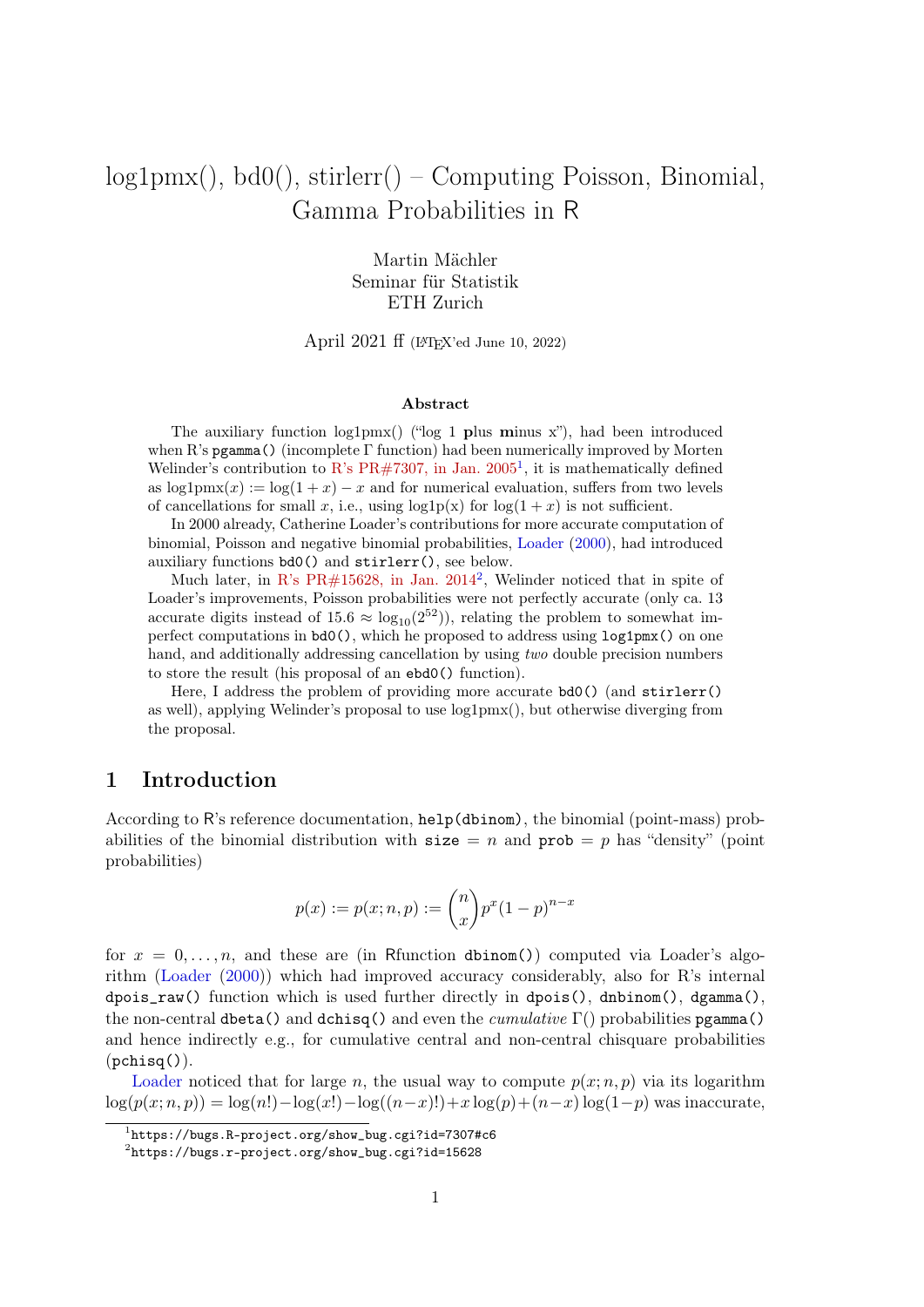even when accurate  $\log \Gamma(x) = 1$ gamma(x) values are available to get  $\log(x!) = \log \Gamma(x+1)$ , e.g., for  $x = 10^6$ ,  $n = 2 \times 10^6$ ,  $p = 1/2$ , about 7 digits accuracy were lost from cancellation (in substraction of the log factorials).

Instead, she wrote

<span id="page-1-2"></span>
$$
p(x; n, p) = p(x; n, \frac{x}{n}) \cdot e^{-D(x; n, p)},
$$
\n(1)

where the "Deviance"  $D(.)$  is defined as

$$
D(x; n, p) = \log p(x; n, \frac{x}{n}) - \log p(x; n, p)
$$
  
=  $x \log \left(\frac{x}{np}\right) + (n - x) \log \left(\frac{n - x}{n(1 - p)}\right),$  (2)

and to avoid cancellation,  $D()$  has to be computed somewhat differently, namely – correcting notation wrt the original – using a *two*-argument version  $D_0$ ):

<span id="page-1-3"></span>
$$
D(x; n, p) = np\tilde{D}_0\left(\frac{x}{np}\right) + nq\tilde{D}_0\left(\frac{n-x}{nq}\right)
$$

$$
= D_0(x, np) + D_0(n-x, nq), \tag{3}
$$

where  $q := 1 - p$  and

$$
\tilde{D}_0(r) := r \log(r) + 1 - r \quad \text{and} \tag{4}
$$

$$
D_0(x, M) := M \cdot \tilde{D}_0(x/M) \tag{5}
$$

$$
= M \cdot \left(\frac{x}{M}\log\left(\frac{x}{M}\right) + 1 - \frac{x}{M}\right) = x\log\left(\frac{x}{M}\right) + M - x \tag{6}
$$

Note that since  $\lim_{x\downarrow 0} x \log x = 0$ , setting

<span id="page-1-7"></span><span id="page-1-6"></span><span id="page-1-5"></span><span id="page-1-4"></span>
$$
\tilde{D}_0(0) := 1 \text{ and } \nD_0(0, M) := M \tilde{D}_0(0) = M \cdot 1 = M
$$
\n(7)

defines  $D_0(x, M)$  for all  $x \geq 0$ ,  $M > 0$ .

The careful C function implementation of  $D_0(x, M)$  is called bd0(x, np) in Loader's C code and now R's Mathlib ((lib)Rmath) at [https://svn.r-project.org/R/trunk/src/](https://svn.r-project.org/R/trunk/src/nmath/bd0.c) [nmath/bd0.c](https://svn.r-project.org/R/trunk/src/nmath/bd0.c), mirrored, e.g., at [Winston Chen's github mirror](https://github.com/wch/r-source/blob/trunk/src/nmath/bd0.c)<sup>[3](#page-1-0)</sup>. In 2014, Morten Welinder suggested in R's  $PR#15628^4$  $PR#15628^4$  that the current **bd0()** implementation is still inaccurate in some regions (mostly not in the one it has been carefully implemented to be accurate, i.e., when  $x \approx M$ ) notably for computing Poisson probabilities, dpois() in R; see more below.

Evaluating of  $p(x; n, p)$  in [\(1\)](#page-1-2), in addition to  $D(x; n, p)$  in [\(3\)](#page-1-3) also needs  $p(x; n, \frac{x}{n})$  where in turn, the Stirling De Moivre series is used:

$$
\log n! = \frac{1}{2}\log(2\pi n) + n\log(n) - n + \delta(n), \quad \text{where the "Stirling error" } \delta(n) \text{ is } \quad (8)
$$

$$
\delta(n) := \log n! - \frac{1}{2}\log(2\pi n) - n\log(n) + n = \tag{9}
$$

$$
= \frac{1}{12n} - \frac{1}{360n^3} + \frac{1}{1260n^5} - \frac{1}{1680n^7} + \frac{1}{1188n^9} + O(n^{-11}).
$$
 (10)

<span id="page-1-0"></span> $^3$ https://github.com/wch/r-source/blob/trunk/src/nmath/bd0.c

<span id="page-1-1"></span><sup>4</sup> https://bugs.r-project.org/show\_bug.cgi?id=15628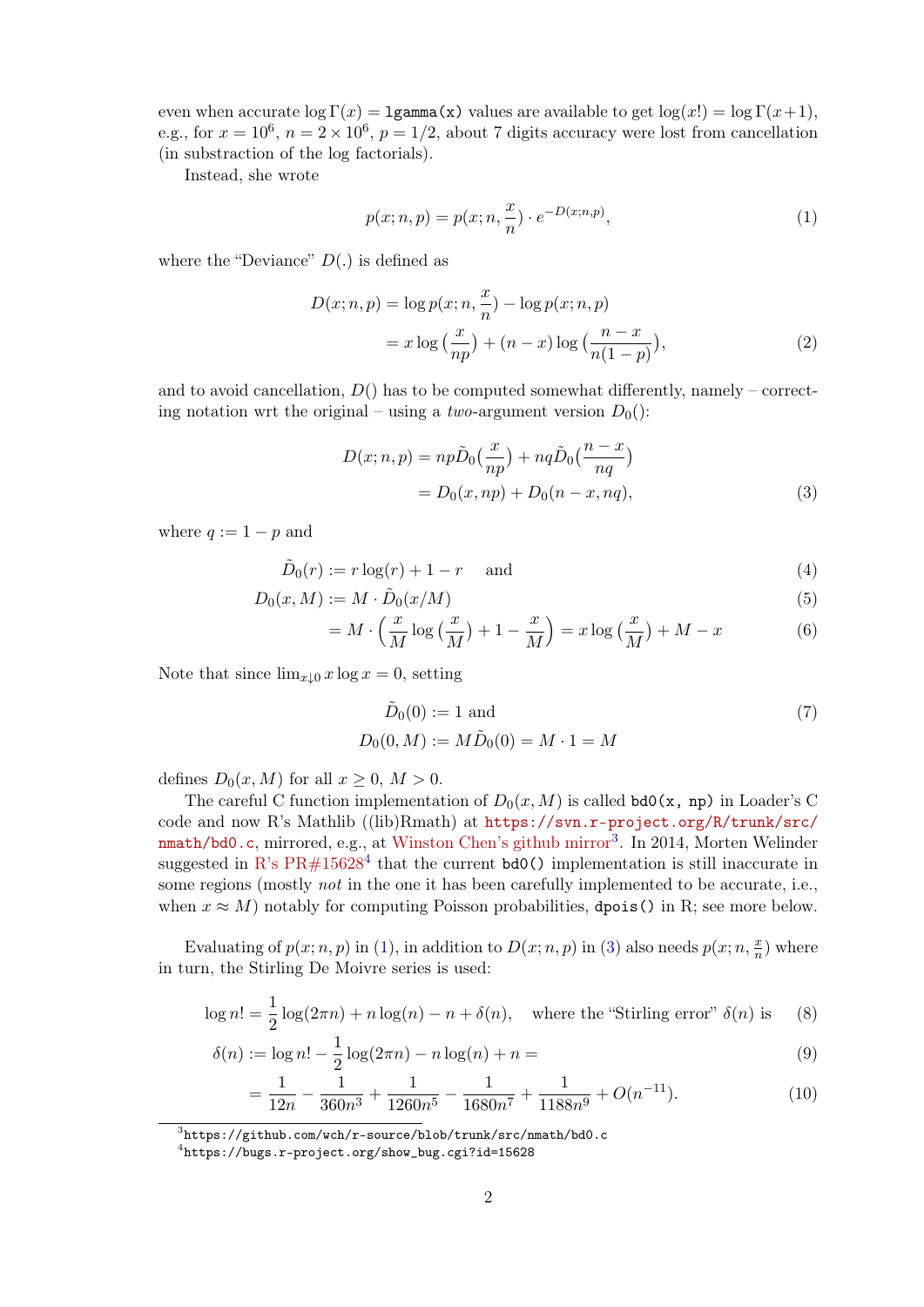See appendix [C](#page-6-0) how  $\delta(n)$  ≡stirlerr(n) is computed and implemented in the C code of R, and can be improved.

Note that for the binomial, x is an integer in  $\{0, 1, \ldots, n\}$  and  $M = np \geq 0$ , but the formulas [\(5\)](#page-1-4), [\(6\)](#page-1-5) for  $D_0(x, M)$  apply and are needed, e.g., for pgamma() computations for general non-negative  $(x, M > 0)$  where even  $x = 0$  is well defined, see [\(7\)](#page-1-6) above.

Further, [Loader](#page-7-0) showed, such a saddle point approach is needed for Poisson probabilities, as well, where

$$
p_{\lambda}(x) = e^{-\lambda} \frac{\lambda^x}{x!}
$$
  

$$
\log p_{\lambda}(x) = -\lambda + x \log \lambda \qquad -\log(x!) \tag{11}
$$

$$
\log(1/\sqrt{2\pi x}) - (x \log x - x + \delta(x))
$$
  
=  $\log \frac{1}{\sqrt{2\pi x}} - x \log \frac{x}{\lambda} + x - \lambda - \delta(x),$  (12)

is re-expressed using  $\delta(x)$  and from [\(6\)](#page-1-5)  $D_0(x, \lambda)$  as

$$
p_{\lambda}(x) = \frac{1}{\sqrt{2\pi x}} e^{-\delta(x) - D_0(x,\lambda)}
$$
\n(13)

Also, negative binomial probabilities, dnbinom(), ........TODO ......

Even for the  $t_{\nu}$  density,  $dt$  (), ........

... but there have a direct approximations in package DPQ, currently functions  $c_d t(nu)$ and even more promisingly,  $1b_{\text{c}}$ chi(nu). ........TODO .....

## <span id="page-2-0"></span>2 Loader's "Binomial Deviance"  $D_0(x, M) = bd0(x, M)$

[Loader'](#page-7-0)s "Binomial Deviance" function  $D_0(x, M) =$  bd0(x, M) has been defined for x, M > 0 where the limit  $x \to 0$  is allowed (even though not implemented in the original  $bd0()$ ), here repeated from  $(5)$ :

$$
D_0(x, M) := M \cdot \tilde{D}_0(\frac{x}{M}), \text{ where}
$$
  

$$
\tilde{D}_0(u) := u \log(u) + 1 - u = u(\log(u) - 1) + 1.
$$

Note the graph of  $\tilde{D}_0(u)$ ,

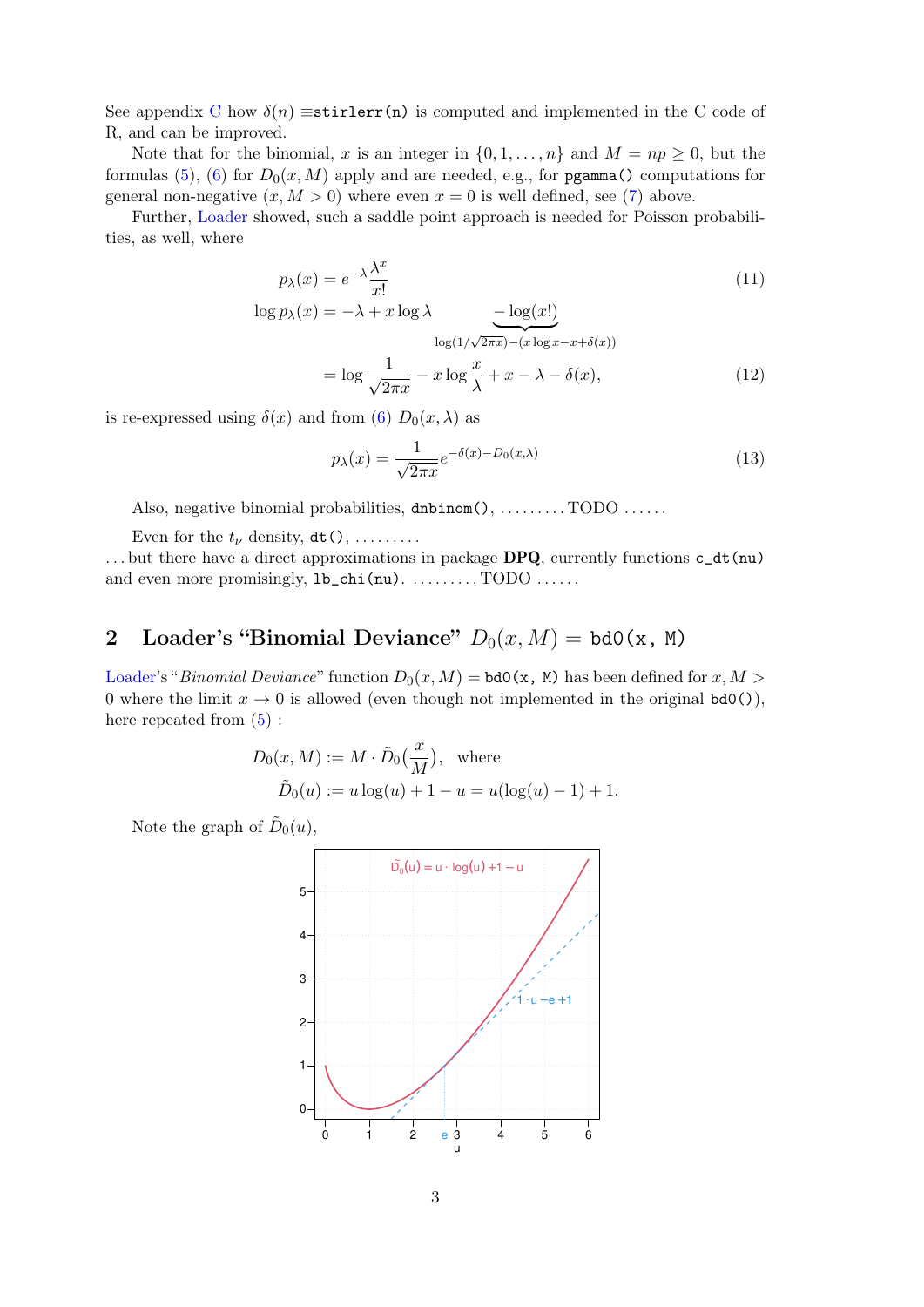has a double zero at  $u = 1$ , such that for large M and  $x \approx M$ , i.e.,  $\frac{x}{M} \approx 1$ , the direct computation of  $D_0(x, M) = M \cdot \tilde{D}_0(\frac{x}{M})$  $\frac{x}{M}$ ) is numerically problematic. Further,

$$
D_0(x, M) = M \cdot \left(\frac{x}{M} (\log(\frac{x}{M}) - 1) + 1\right) = x \log(\frac{x}{M}) - x + M. \tag{14}
$$

We can rewrite this, originally by e-mail from Martyn Plummer, then also indirectly from Morten Welinder's mentioning of log1pmx() in his PR#15628 notably for the important situation when  $|x - M| \ll M$ . Setting  $t := (x - M)/M$ , i.e.,  $|t| \ll 1$  for that situation, or equivalently,  $\frac{x}{M} = 1 + t$ . Using t,

$$
t := \frac{x - M}{M}
$$
  
\n
$$
D_0(x, M) = \overbrace{M \cdot (1 + t)}^x \log(1 + t) - \overbrace{t \cdot M}^x = M \cdot ((t + 1) \log(1 + t) - t) =
$$
\n(15)

where

$$
p_1 l_1(t) := (t+1)\log(1+t) - t = \frac{t^2}{2} - \frac{t^3}{6} \pm \cdots,
$$
  
=  $(\log(1+t) - t) + t \cdot \log(1+t)$  (17)

 $= M \cdot p_1 l_1(t),$  (16)

<span id="page-3-5"></span><span id="page-3-4"></span><span id="page-3-3"></span><span id="page-3-2"></span><span id="page-3-0"></span>
$$
= \log 1 \text{pmx}(t) + t \cdot \log 1 \text{p}(t)
$$
\n(18)

where

$$
log1pmx(x) := log(1+x) - x \approx -x^2/2 + x^3/3 - x^4/4 \pm \dots,
$$
\n(19)

and the Taylor series expansions for  $log1pmx(t)$  and  $p_1l_1(t)$  are useful for small |t|,

$$
p_1 l_1(t) = \frac{t^2}{2} - \frac{t^3}{6} + \frac{t^4}{12} \pm \dots = \sum_{n=2}^{\infty} \frac{(-t)^n}{n(n-1)} = \frac{t^2}{2} \sum_{n=2}^{\infty} \frac{(-t)^{n-2}}{n(n-1)/2} = \frac{t^2}{2} \sum_{n=0}^{\infty} \frac{(-t)^n}{\binom{n+2}{2}} = (20)
$$

$$
= \frac{t^2}{2} \left(1 - t\left(\frac{1}{3} - t\left(\frac{1}{6} - t\left(\frac{1}{10} - t\left(\frac{1}{15} - \dots\right)\right)\right)\right)\right),\tag{21}
$$

which we provide in DPQ via function  $p111ser(t, k)$  getting the first k terms, and the corresponding series approximation for

$$
D_0(x, M) = \lim_{k \to \infty} \text{plllser}\left(\frac{x - M}{M}, \ k, \ F = \frac{(x - M)^2}{M}\right),\tag{22}
$$

where the approximation of course uses a finite k instead of the limit  $k \to \infty$ .

This Taylor series expansion is useful and nice, but may not even be needed typically, as both utility functions  $log1pmx(t)$  and  $log1p(t)$  are available implemented to be fully accurate for small t,  $t \ll 1$ , and [\(18\)](#page-3-0), indeed, with  $t = (x - M)/M$  the evaluation of

<span id="page-3-1"></span>
$$
D_0(x, M) = M \cdot p_1 l_1(t) = M \cdot (\log 1 \text{pm}(t) + t \cdot \log 1 \text{p}(t)),\tag{23}
$$

seems quite accurate already on a wide range of  $(x, M)$  values.

Note that  $x * log1p(x)$  and  $log1pmx()$  have different signs, but also note that for small |x|, are well approximated by  $x^2$  and  $-x^2/2$ , so their sum  $p_1l_1(x) = \log 1$ pmx $(x) + x$ . log1p(x) is approximately  $x^2/2$  and numerically computing  $x^2 - x^2/2$  should only lose 1 or 2 bits of precision.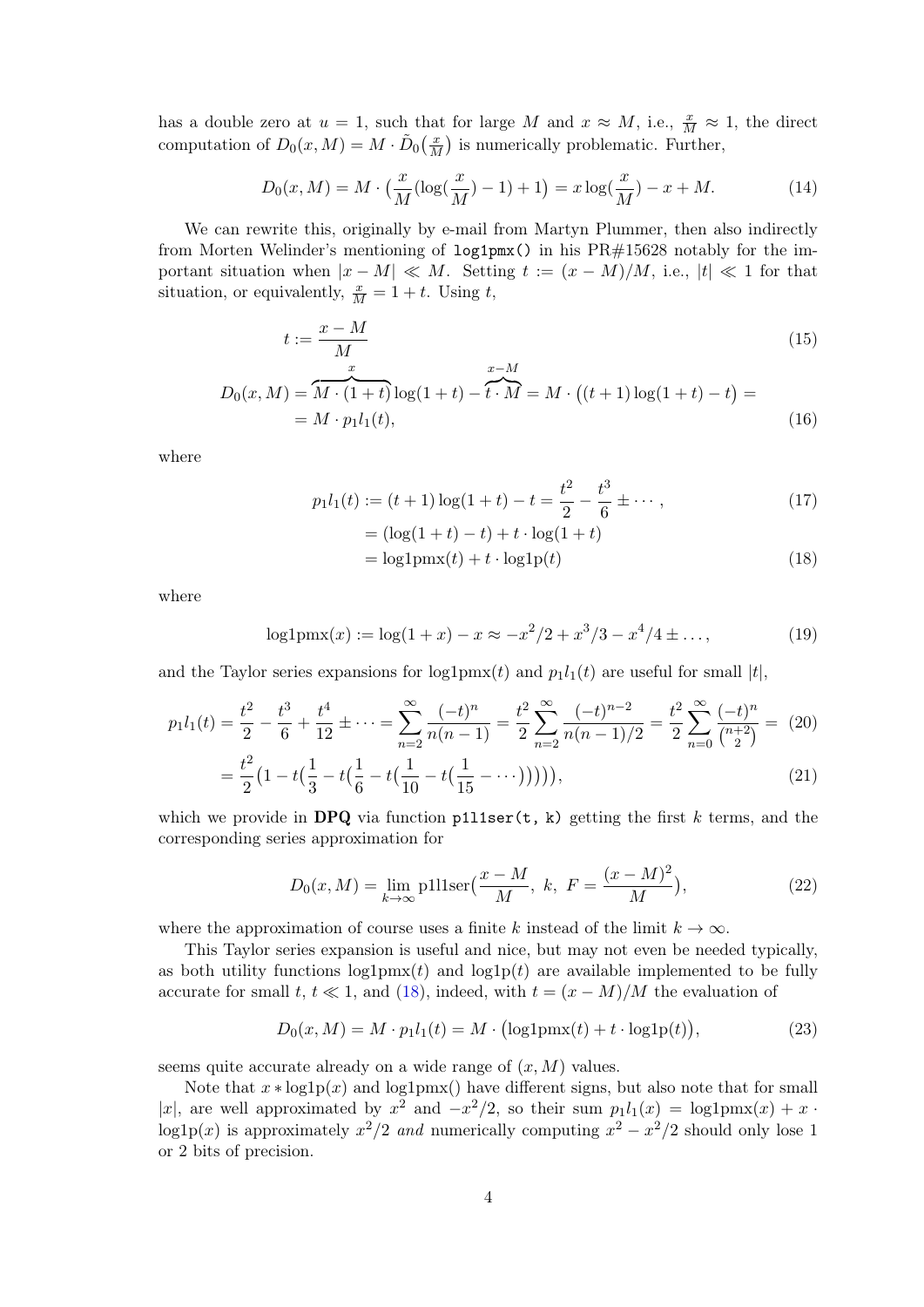```
> par(mfcol=1:2, mar = 0.1 + c(2.5, 3, 1, 2), mgp = c(1.5, 0.6, 0), las=1)
> p.p1l1(-7/8, 2, ylim = c(-1,2))
> zoomTo <- function(x,y=x, tx,ty){ arrows(x,-y, tx, ty)
                                       + text(x,-y, "zoom in", adj=c(1/3,9/8)) }
> zoomTo0 <- function(x,y=x) zoomTo(x,y, 0,0)
> zoomTo0(.3)
> p.p1l1(-1e-4, 1.5e-4, ylim=1e-8*c(-.6, 1), do.leg=FALSE)
```


Figure 1:  $p_1l_1(t) = \text{p111}$  () and its constituents,  $x * \log 1p(x)$  and  $\log 1pmx() = \log 1pmx()$ , with Rfunctions from our **DPQ** package. On the right, zoomed in 4 and 8 orders of magnitude, where the Taylor approximations  $x^2/2$  and  $x^2/2 - x^3/6$  are visually already perfect.

## A Accuracy of  $log1pmx(x)$  Computations

As we've seen, the "binomial deviance" function  $D_0(x, M) = bd0(x, M)$  is crucial for accurate (saddlepoint) computations of binomial, Poisson, etc probabilities, and (at the end of section [2\)](#page-2-0), one stable way to compute  $D_0(x, M)$  is via [\(23\)](#page-3-1), i.e., with  $t = (x - M)/M$ , to compute the sum of two terms  $D_0(x, M) = M \cdot (\log 1 \text{pmx}(t) + t \cdot \log 1 \text{p}(t)).$ 

Here, we look more closely at the computation of  $\log 1pmx(x) := \log(1+x)-x$ , at first visualizing the function, notably around  $(0, 0)$  where numeric cancellations happen if no special care is taken.

```
> lcurve <- function(Fn, a,b, ylab = "", lwd = 1.5, ...)
+ plot(Fn, a,b, n=1001, col=2, ylab=ylab, lwd=lwd, ...,
+ panel.last = abline(h=0, v=-1:0, lty=3))
> par(mfrow=c(2,2), mar = 0.1 + c(2.5, 3, 1, 2), mgp = c(1.5, 0.6, 0), las=1)
> lcurve(log1pmx, -.9999, 7, main=quote(log1pmx(x) == log(1+x)-x))
> rect(-.1, log1pmx(-.1 ), .1 , 0); zoomTo0(1/2, 1)
> lcurve(log1pmx, -.1, .1 ); rect(-.01, log1pmx(-.01 ), .01 , 0); zoomTo0(.02, .001)
> lcurve(log1pmx, -.01, .01); rect(-.002,log1pmx(-.002), .002, 0); zoomTo0(2e-3,1e-5)
> lcurve(function(x) -log1pmx(x), -.002, .002, log="y", yaxt="n") -> l1r
> sfsmisc::eaxis(2); abline(v=0, lty=3)
```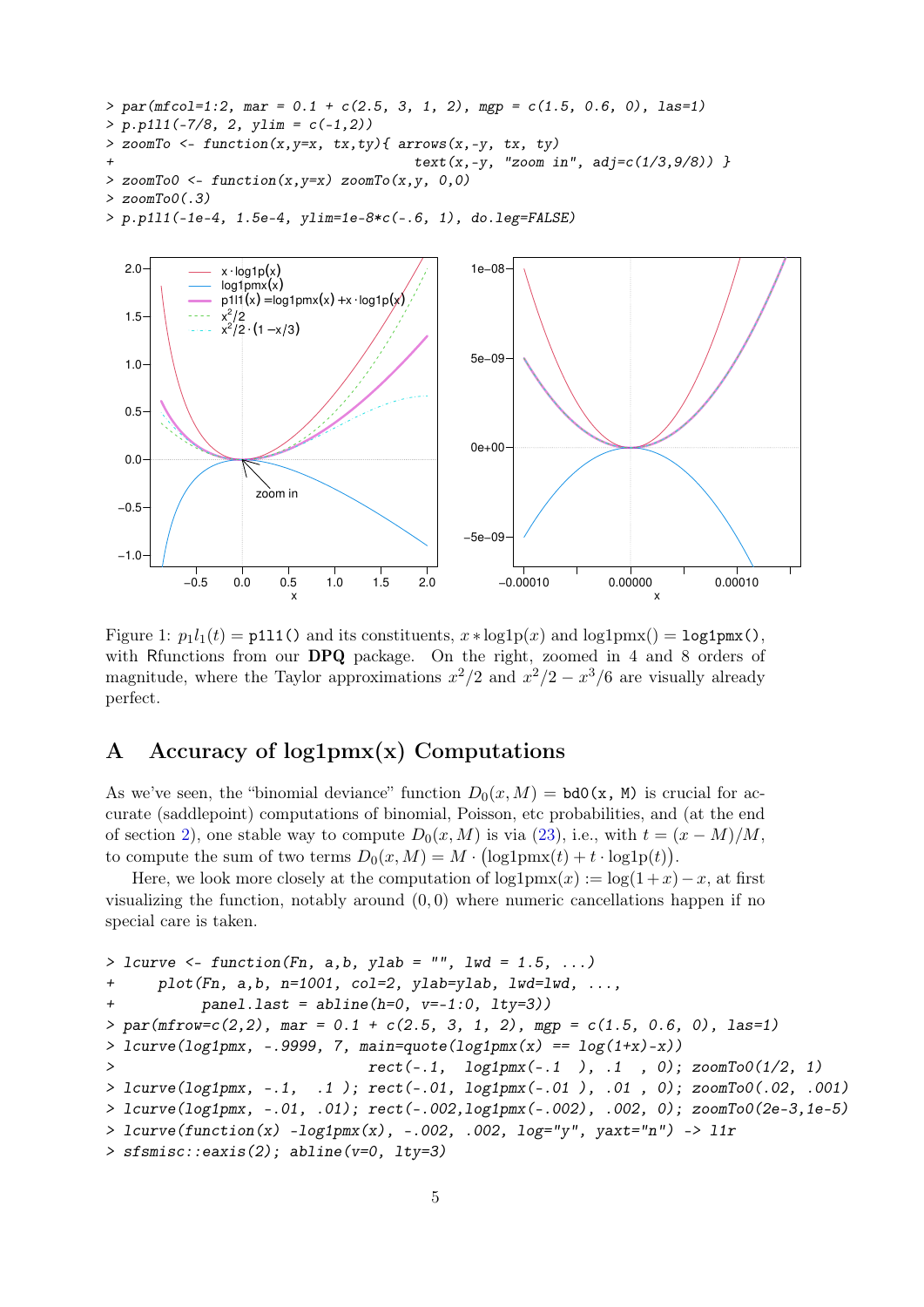

The accuracy of our log1pmx() is already vastly better than the naive  $log(1 + x) - x$ computation:

*> par(mfrow=1:2, mar = 0.1 + c(2.5, 3, 1, 2), mgp = c(1.5, 0.6, 0), las=1) > d1r[, "relE.naive"] <- with(d1r, sfsmisc::relErrV(y, y.naive)) > plot(relE.naive ~ x, data=d1r, type="l", ylim = c(-1,1)\*1e-6) > y2 <- 1e-8 > rect(-.002, -y2, .002, y2, col=adjustcolor("gray",1/2), border="transparent") > zoomTo(15e-4, 9\*y2, 13e-4, -y2)*



*> plot(relE.naive ~ x, data=d1r, type="l", ylim = c(-1,1)\*y2); abline(h=0,lty=3)*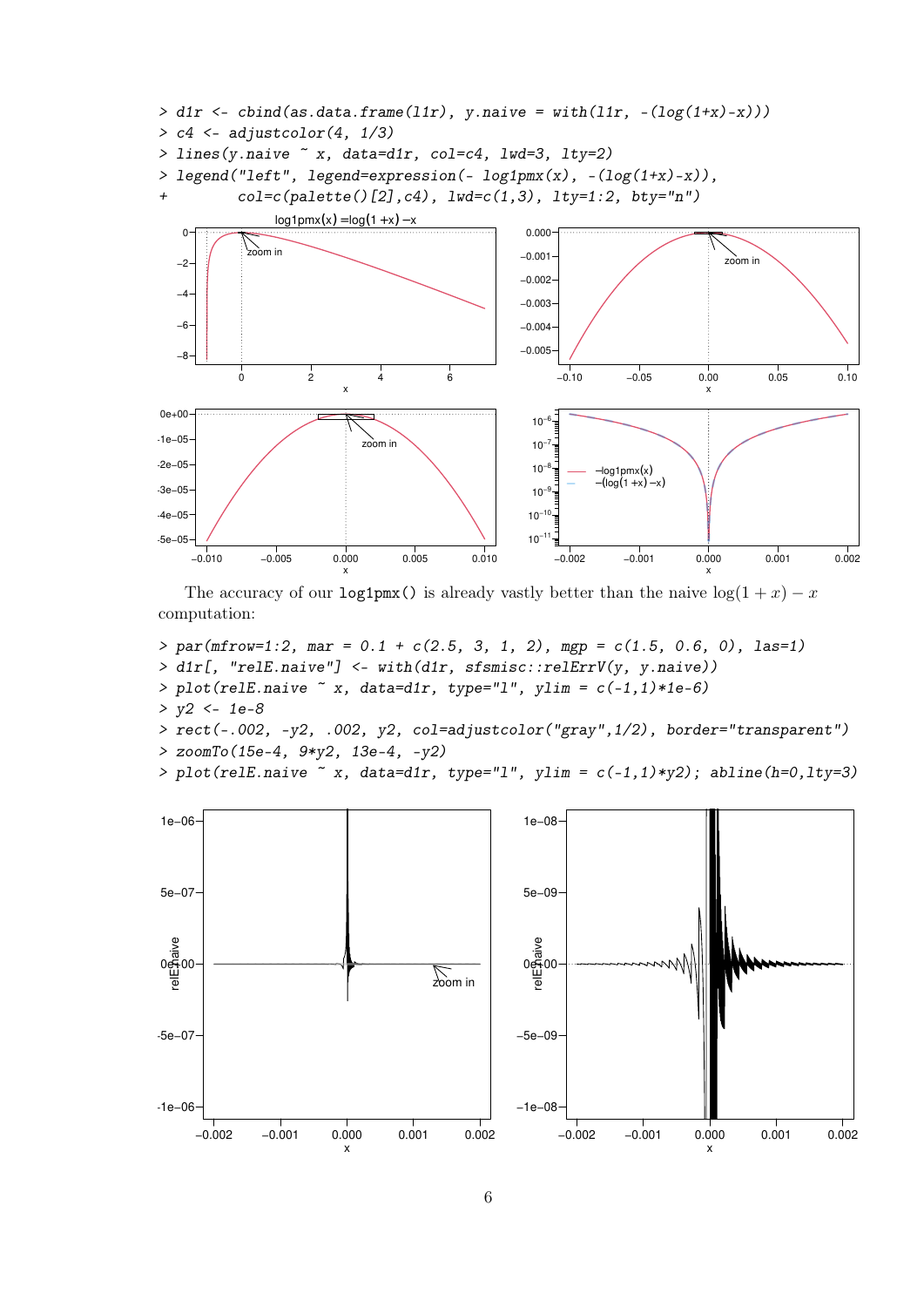Now, we explore the accuracy achieved with R's, i.e. Welinder's algorithm, which uses relatively few terms ao continued-fraction representation of the Taylor series of  $log1pmx(x)$ , using package [Rmpfr](https://CRAN.R-project.org/package=Rmpfr) and high precision arithmetic. see '../tests/dnbinom-tst.R', 2b: log1pmx(). From there, it seems that the (hardcoded currently in R's 'pgamma.c' as double minLog1Value =  $-0.79149064$  could or should (?) be changed to around  $-0.7$  or e.g., -0.66.

In DPQ's log1pmx() it is the argument  $minL1 = -0.79149064$ , there' a switch constant eps2, (hardwired in current Rto 1e-2, i.e., eps2 = 0.02) to switch from an explicit 5-term formula to the full logcf() based procedure. In DPQ, we already use  $eps2 = 0.01$  as default. Note that this does not influence the choice of minL1 as long as eps2 (order of 0.01) is far from the range in which we choose  $minL1$  ([-0.85, -0.4]).

 $((MM: Still: can we prove that 0.01 is "uniformly" better than 0.02 ??$ )

#### A.1 Testing dpois\_raw() / dpois() Poisson probabilities

Testing the Poisson probabilities ('density') with several versions of bd0(), ebd0() and the direct formula where more appropriate (non-log case, Look at examples in '"../man/dgamma-utils.Rd"' and then also

/u/maechler/R/MM/NUMERICS/dpq-functions/15628-dpois\_raw\_accuracy.R .

### B Accuracy of  $p_1l_1(t)$  Computations

Loader's "Binomial Deviance"  $D_0(x, M) = bd0(x, M)$  function can also be re-expressed (mathematically) as  $bd0(x, M) = M * p111((x - M)/M)$  where we look into providing numerically stable formula for  $p1l1(t)$  as its mathematical formula  $p1l1(t) = (t+1) \log(1+t)$ t)−t suffers from cancellation for small |t| even when  $\text{log1p(t)}$  $\text{log1p(t)}$  $\text{log1p(t)}$  is used instead of  $\text{log}(1+t)$ ; see the derivations [\(16\)](#page-3-2), [\(17\)](#page-3-3), and [\(19\)](#page-3-4) above, and the Taylor series expansion [\(20\)](#page-3-5) which we provide in our Rfunctions  $p111()$ , and  $p111ser$ , respectively.

Using a hybrid implementation,  $p111()$  uses a direct formula, now the stable one in p111p(), for  $|t| > c$  and a series approximation for  $|t| \leq c$  for some cutoff c.

NB: The re-expression via log1pmx() is almost perfect; it fixes the cancellation problem entirely (and exposes the fact that  $\log 1pm(x)$ )'s internal cutoff seems sub optimal.

TODO — very unfinished. How much more here?

For now, look at the examples in ?p111, or even run example(p111).

## <span id="page-6-0"></span>C Accuracy of stirlerr(x) =  $\delta(x)$  Computations

Note that the "Stirling error",  $\delta(x) \equiv \texttt{stirlerr}(x)$ ,  $\delta(x) := \log x! - \frac{1}{2}$  $\frac{1}{2}\log(2\pi x)-x\log(x)+x$ by Stirling's formula is  $\delta(x) = \frac{1}{12x} - \frac{1}{360x^3} + \frac{1}{1260x^5} - \frac{1}{1680x^7} + \frac{1}{1188x^9} + O(x^{-11}),$  see [\(9\)](#page-1-7).

A C code implementation had been provided by [Loader](#page-7-0) and for years now in R's Mathlib at <https://svn.r-project.org/R/trunk/src/nmath/stirlerr.c>. mirrored, e.g., at <https://github.com/wch/r-source/blob/trunk/src/nmath/stirlerr.c>

#### TODO:

Look at examples in '../tests/stirlerr-tst.R' to show the small accuracy loss with Loader's defaults (for the cut offs of the number of terms used) and also how we explore improving these defaults to improve accuracy.